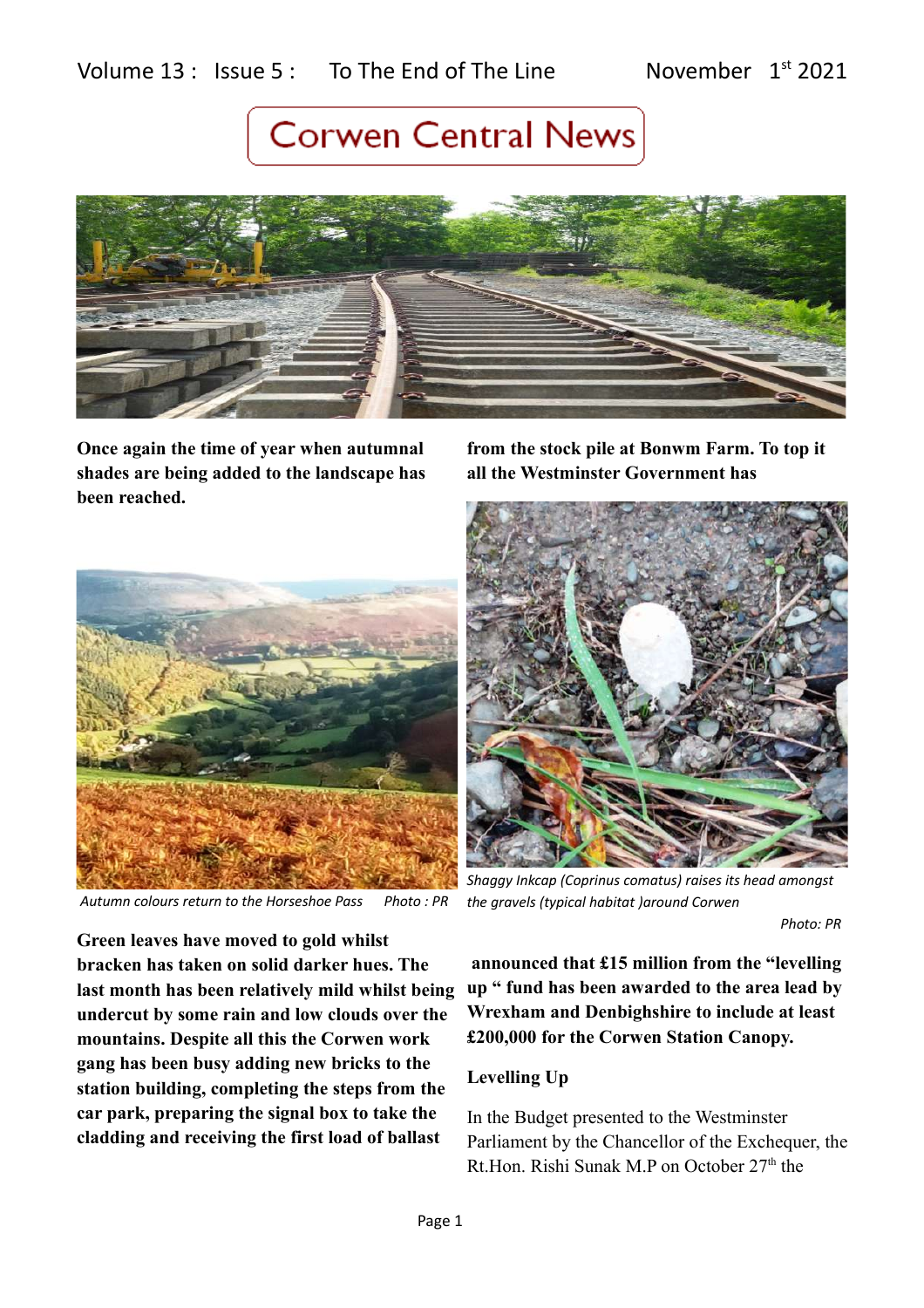£15million bid to the Levelling Up Fund was declared successful!

This bid was sponsored by Simon Baynes MP, the member for Clwyd South, and is a cross-county project, developed by Wrexham County Borough Council and Denbighshire County Council. Three inter-connected projects will help to 'level-up' the current deficiency of visitor infrastructure across heritage sites arising from a lack of any significant investment from either the UK or Welsh Governments to date.

The second project is mainly focused in Denbighshire and supports cross-border visitor connectivity in the Dee Valley at the Horseshoe Falls, The Four Great Highways and Plas Newydd in Llangollen; Wenffrwd to Llangollen Active Travel Corridor including the old Railway Line and Chirk.

The third project will focus on the Corwen area, creating a new and improved Western Gateway to the Dee Valley and World Heritage Site. This project will improve visitor connectivity and infrastructure, Corwen town centre assets and the



*Corwen Station Building and Canopy - South elevation - looking from the east (Top diagram) through to the west.(Bottom diagram)*

The three projects include, firstly, the implementation of the Trevor Basin Technical Masterplan which will ensure the World Heritage Site realises its full potential on a national and international level to attract visitors and promote economic growth in neighbouring communities.

area between the railway station and car park, **including a new platform canopy**. It will also enhance the visitor experience with onward linkage to Llangollen and Cynwyd, effectively creating a new, improved and complementary visitor entry point to the World Heritage Site.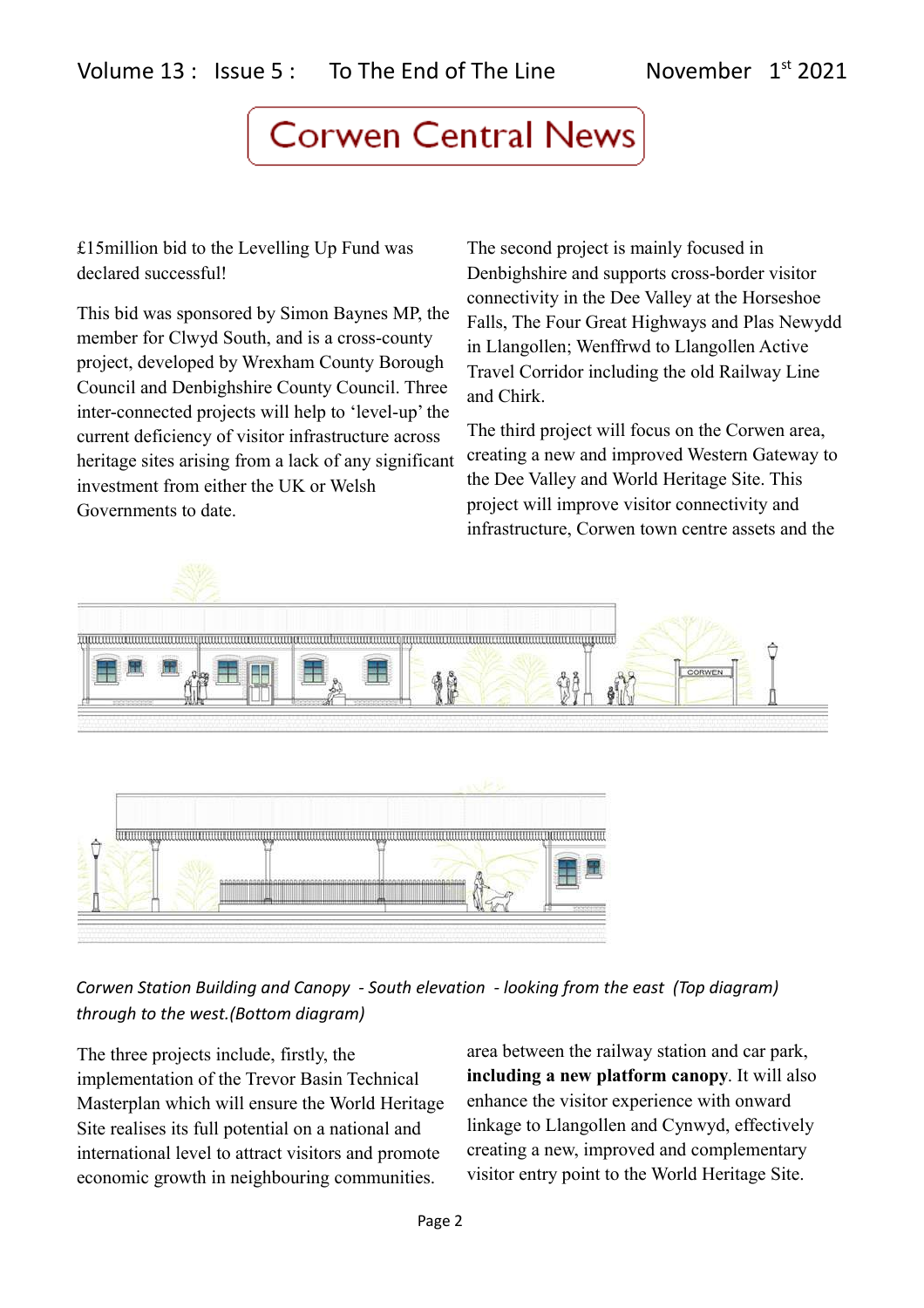On hearing the news Simon Baynes MP said:



 *Pictured (L-R) Phil Rogers, Richard Dixon-Gough, Simon*  **Baynes MP and Peter Neve** Photo: GJ

"The three projects – the Trevor Basin masterplan, the investment in Llangollen and Chirk and the proposals for the Corwen area – greatly benefit from being already well developed and therefore eminently capable of being executed by 2024. The projects are of considerable environmental



*Canopy looking west Illustration Neil Evans*

importance and closely inter-connected, not least due to the Llangollen Canal and Heritage Railway which run along the Dee valley, which will

therefore multiply the benefits arising from investment by the Levelling Up Fund.

The reaction of the Trust Board has been one of "surprise" and "delight" in the knowledge that at last the vision of the "Founding fathers" can be realised with the opening, complete with canopy of the station at Corwen, ready to play its part in the Western Gateway to the Dee Valley.

### **Ballasting the Station loop**



 *Ballast train pushes towards the buffer stops at Corwen Photo GJ*

On Monday 25<sup>th</sup> October the first ballast train arrived in Corwen Station to start the work of grading and levelling the track, an important and necessary precursor to join welding and final tamping. Approx 100 tones of stone was delivered to the site when it was dropped from the side doors of the ballast wagons and pushed into position by the use of Shark ballast plough.

This delivery will be the first of a number of trips accounting for at least 500 tons or more of stone. A good turn out by the work gang meant things went fairly smoothly and many eager shovels coaxed the stone into the correct place. 100 tons of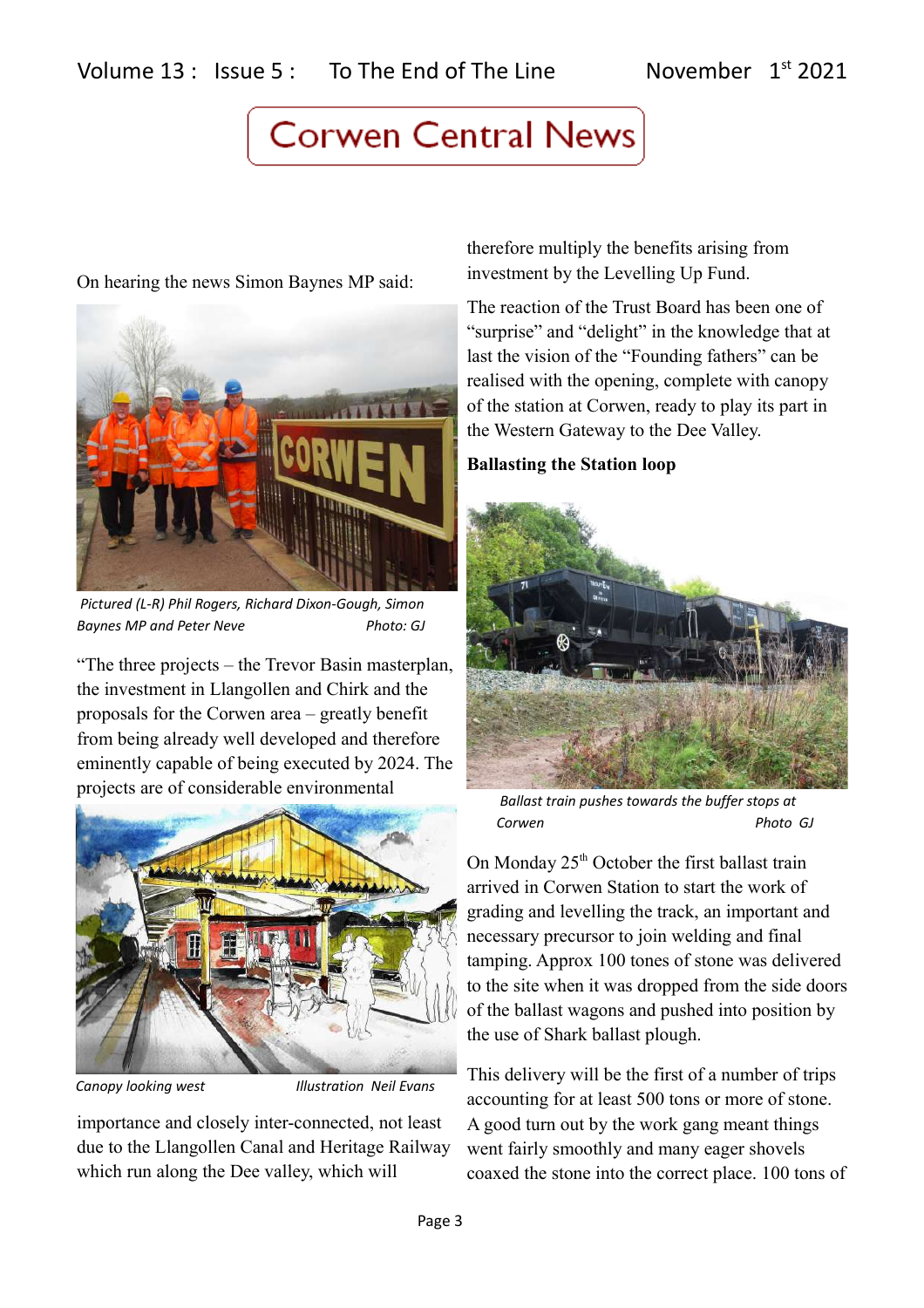ballast doesn't go very far when there is at least 300 metres of station loop and sidings to be dealt with! The first ballast train was booked to Corwen on the day the first national lock down began in March 2020.

Other opportunities had to be foregone due to the demise of the Plc and the need to carry out essential engineering works on other parts of the railway.

The train was propelled from Bonwm Farm by the 08 shunter driven by Paul Reynolds and Mike Williams and guarded by Harold Percival. The ballasting work was supervised by Peter Jump.

### **Stepping out**

As reported in the last edition of CCNL new access steps have been built near the site of the signal box and were awaiting posts and rails for a safe climb.



*The East End steps now with posts and rails added Photo: PR*

These have now been added and painted and make for a neat practical job – a nice example of recycling of materials from one use to another!!

## **Boxing it again**

The corner posts for the outside of the signal box have now been installed and painted Western Region brown.



*Cladding support battens in place Photo: PR*

Vertical battens have now been fitted to the front of the signal box ready to receive the lapped board cladding, which will be completed very shortly.

## **Station building**

The brickwork of the station building has moved on quite rapidly since the last report and the east



*First pieces of cladding going on the front of the signal box Photo: RS*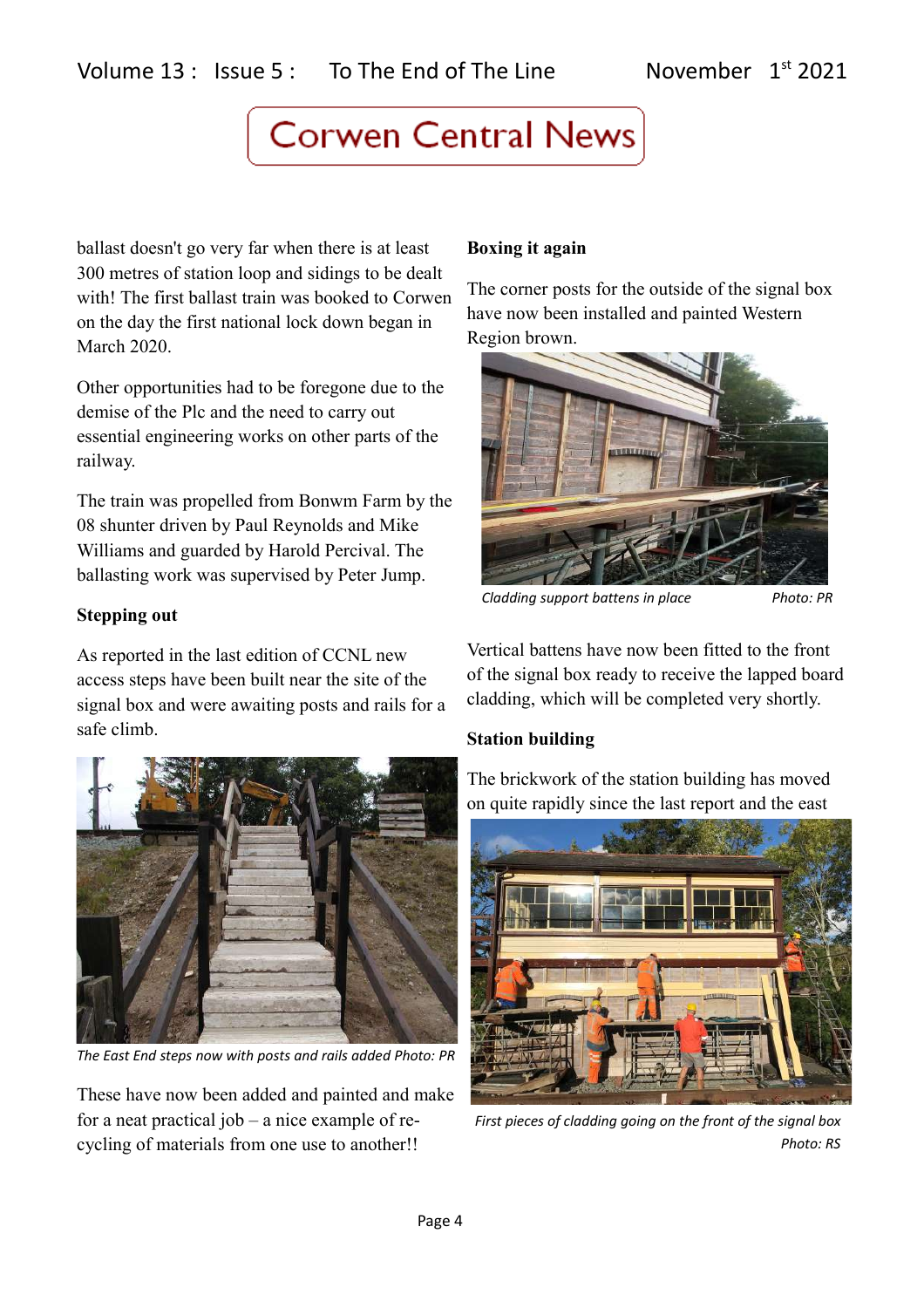facing wall is nearly level with the underside of the steel frame.



*East wall height approaches the cross beam Photo: PR*

Similar progress is be to noted on the north facing wall where doors that will open onto the platform. (The general style of the building can be seen in the illustration on Page 2.

### **Funding and Lucky Numbers**

| 1                                 | $\overline{2}$ | -3   | 4    | - 5      | 6    | - 7  | 8    | 9  | 10 |
|-----------------------------------|----------------|------|------|----------|------|------|------|----|----|
| 11                                | 12             | -13  | - 14 | - 15     | - 16 | - 17 | 18   | 19 | 20 |
| 21                                | 22             | - 23 | 24   | - 25     | - 26 | - 27 | - 28 | 29 | 30 |
| 31                                | 32             | - 33 | 34   | 35 36    |      | 37   | 38   | 39 | 40 |
| 41                                | 42             | - 43 | 44   | 45 46 47 |      |      | -48  | 49 | 50 |
| 51                                | 52             | - 53 | 54   | 55 56    |      | 57   | 58   | 59 | 60 |
| 61                                | 62             | 63   | 64   | 65       | 66   | 67   | 68   | 69 | 70 |
| 71                                | 72             | - 73 | 74   | 75 76 77 |      |      | - 78 | 79 | 80 |
| <b>Lucky Numbers</b>              |                |      |      |          |      |      |      |    |    |
| This month's winning number is 69 |                |      |      |          |      |      |      |    |    |

This month's winner of Lucky Numbers is **Fred Bendall**, a member of the Railway Trust who has supported the Corwen Project for many years, with

**Number 69.** Many congratulations go to Fred on his win.

This month the Project's Treasurer. Paul Bailey writes : "We have almost sold out of our Llangollen Railway 2022 Calendar but the good news is that a further 100 have been ordered so if anyone still wants one they will be available. They are £6 each plus £1.65 p&p. We also have Xmas Cards, packs of 10 with envelopes £5 plus £2 p&p. Stocks are almost exhausted but we still have 15 packs left.Also available for those Xmas stocking fillers are our Corwen Station merchandise. Mugs £5, Blank greeting cards with envelopes 5 for £5, Coasters, pack of 4 £10, Postcards 20p each. We can put a gift pack together - 1x mug, 1 set of 4 Coasters, 1 pack of Greeting cards and 5 postcards for £20.

These are available by contacting me or by visiting Corwen Station on Thursday's and Saturday's or from Corwen Project Manager Richard Dixon-Gough or Corwen Station Master Wayne Ronneback."

*For donations to* **the Corwen Project especially the Canopy Appeal -** *Please make cheques payable to CCRD (Corwen Central Railway Development ) and forward to the Llangollen Railway Trust, The Station, Abbey Road, Llangollen, LL20 8NS*

*If you want more details /payment options. on any of the appeals or merchandise then please contact Paul Bailey on 01490 450271 or email ["paulbaileywincham@yahoo.co.uk"](mailto:paulbaileywincham@yahoo.co.uk)*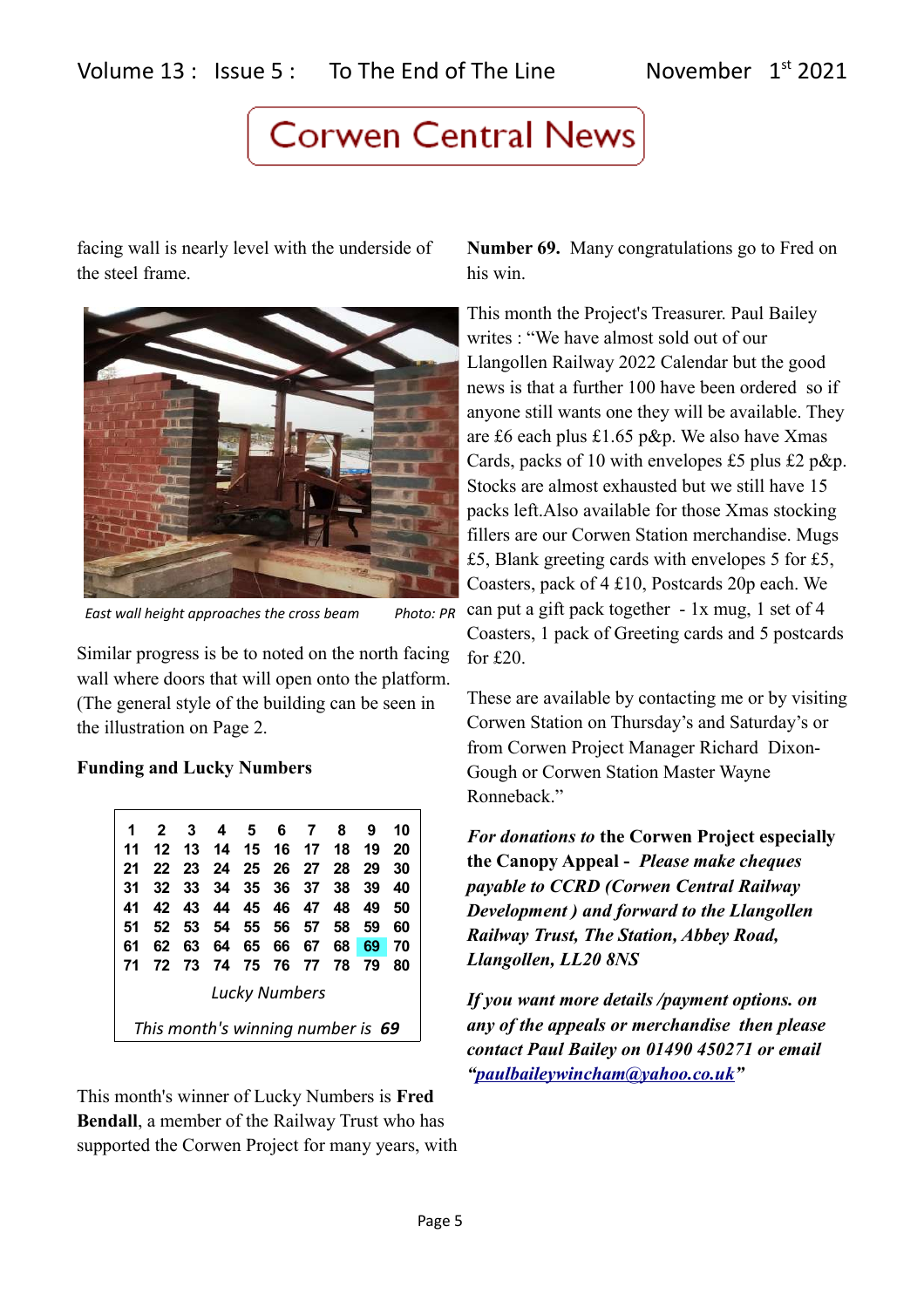#### **End Piece**

Last month's piece on the wind farm at Hoyle Bank, prompted one correspondent to point out another pioneering electricity generating project which predated the *"whirrlies"* by about 45 years, namely the Dinorwig Pumped Storage System, now known as "*The Electric Mountain*".

The scheme was built at a time when responsibility for electricity generation in England



*Part of the power station as seen on the exterior of Elidir Fawr. Photo : Dennis Egan*

and Wales was in the hands of the government's Central Electricity Generating Board (CEGB); with the purpose of providing peak capacity, very rapid response, energy storage and frequency control. Dinorwig's very rapid response capability significantly reduced the need to hold spinning reserve on part loaded thermal plant. When the plant was conceived the CEGB used low efficiency old coal and oil fired capacity to meet peaks in demand. More efficient 500 MW thermal sets were introduced in the 1960s, initially for baseload operation only. Dinorwig could store cheap energy produced at night by low marginal

cost plant and then generate during times of peak demand, so displacing low efficiency plant during peak demand periods.

Dinorwig is operated not only to help meet peak loads but also as a short term operating reserve (STOR), providing a fast response to short-term rapid changes in power demand or sudden loss of power stations. In a common scenario (known as TV pickup), the end of a popular national television programme or advertising breaks in commercial television programmes results in millions of consumers switching on electric kettles in the space of a few minutes, leading to overall demand increases of up to 2800 MW. In anticipation of this surge, an appropriate number of units at Dinorwig (or other services competing for National Grid Reserve Service duty) may be brought on line as the closing credits start to roll. The monitoring of popular television channels is an important factor in electricity grid control centres.

The scheme was constructed in the abandoned Dinorwic slate quarry. To preserve the natural beauty of Snowdonia National Park, the power station itself is located deep inside the mountain Elidir Fawr, inside tunnels and caverns. The project – begun in 1974 and taking ten years to complete at a cost of £425 million – was the largest civil engineering contract ever awarded by the UK government at the time. The work was undertaken by an Alfred McAlpine / Brand / Zschokke consortium. Twelve million tonnes of rock had to be moved from inside the mountain, creating tunnels wide enough for two lorries to pass comfortably and an enormous cavern 51 metres (167ft) tall, 180 metres (590 ft) long, and 23 metres (70ft) wide known as "the concert hall".